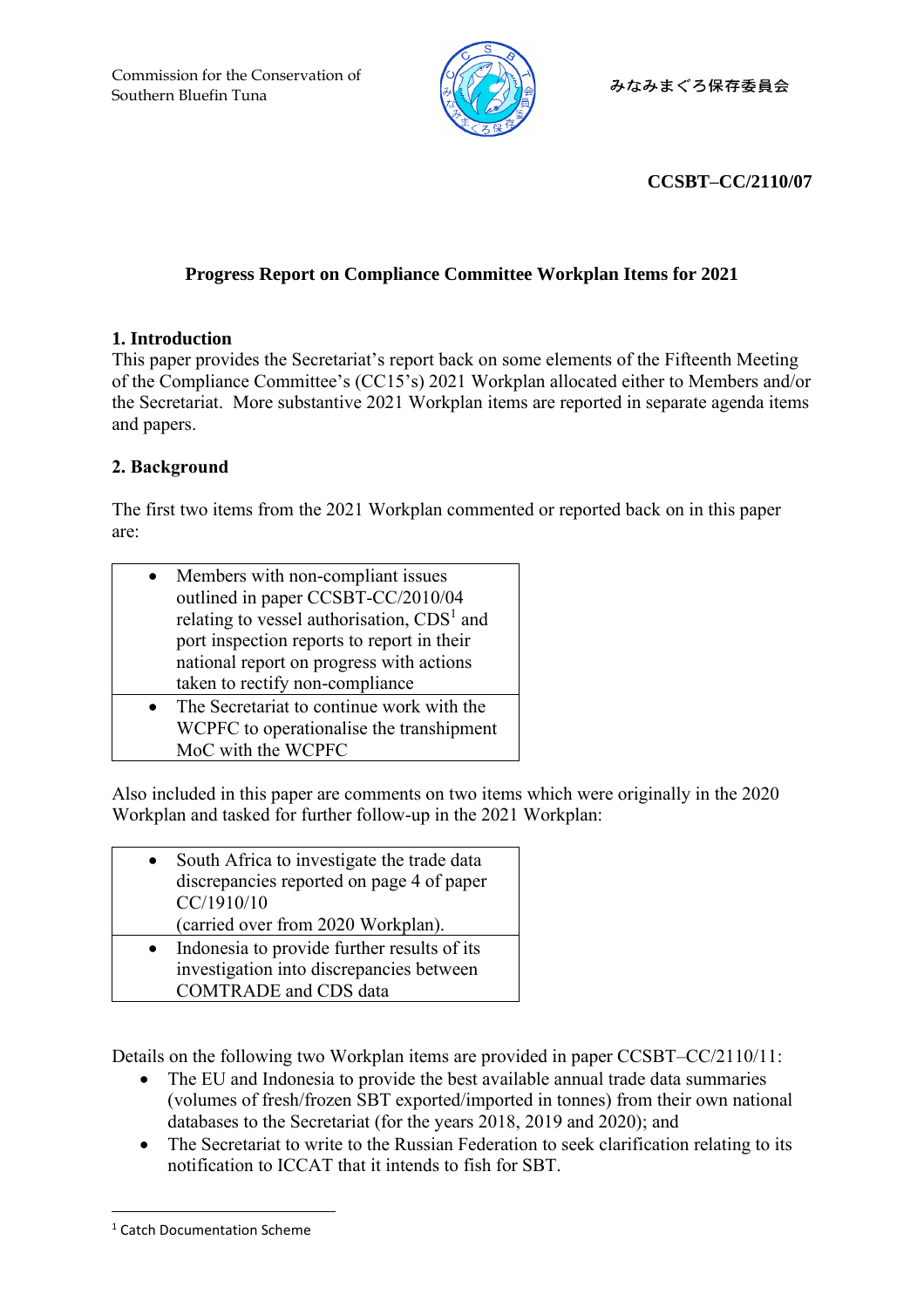#### **3. Report Back from Members with non-compliant issues in paper CCSBT-CC/2010/04** CC15 agreed the following 2021 workplan item:

• *Members with non-compliant issues outlined in paper CCSBT-CC/2010/04 relating to vessel authorisation, CDS and port inspection reports to report in their national report on progress with actions taken to rectify non-compliance.*

To assist Members, the Secretariat has provided (below) a list of issues from paper CCSBT– CC/2010/04 that Members are to report on in their National reports with regard to rectification actions taken. It is expected that these items will be discussed in agenda item 2.3<sup>2</sup>, rather than in agenda item  $4^3$ . The Secretariat has not included in this list items that have already been specifically addressed and/or rectified by Members $^4$ :

- Australia
	- o Non-submission of import copies of CMFs
- Korea
	- o Non-submission of import copies of both CMFs and REEFs
- New Zealand
	- o Duplicate tag numbers (5 only)
- South Africa
	- o One pole and line vessel which was listed in South Africa's 2019 catch by fleet report as having caught 1 SBT was not CCSBT-authorised
	- o Authorised validator information was missing from some export forms
	- o Issuing of duplicate CDS form numbers
	- o Duplicated tag number (1 only)
	- o Late CDS submissions
	- o Non-submission of catcher/exporter copies of CDS forms including Catch Monitoring Forms (CMFs), Catch Tagging Forms (CTFs) and Reexport/Export after Landing of Domestic Product Forms (REEFs)
	- o Discrepancies in the number and weight of SBT caught between different data sources

(Note: In information provided to CCSBT 27 about CDS issues, S. Africa advised that:

"*It has been a challenging year. In response to Covid-19, South Africa was on total lockdown for a very long time. The implications of Covid-19 were that some of the State resources were redirected to fight the pandemic, officials only returned to office on 28 September 2020, there was serious back-log of work from all domestic and tuna RFMOs related matters. South Africa is indeed aware of the outstanding documents and is in contact with the Secretariat to resolve this as soon as possible."*)

### **4. Update on Transhipment Memorandum of Cooperation (MoC) with the WCPFC**

A Transhipment Memorandum of Cooperation<sup>5</sup> (MoC) with WCPFC was signed by both the CCSBT and WCPFC Chairs during 2017.

In 2018, CC13 noted there was only one CCSBT Member potentially interested in transhipping SBT in the High Seas of the WCPFC Convention Area under the provisions of the transhipment MoC with the WCPFC. CC13 recommended that, with respect to operationalising this MoC, Option  $1<sup>6</sup>$  be pursued by the Secretariat.

<sup>2</sup> Annual reports from Members

<sup>&</sup>lt;sup>3</sup> Review of progress on workplan items

<sup>4</sup> Items already addressed were retrospective vessel authorisations and provision of late port inspection reports

<sup>5</sup> Memorandum of Cooperation (MoC) on the Endorsement of WCPFC Regional Observer Programme Observers for Observing Transshipments of Southern Bluefin Tuna on the High Seas of the WCPFC Convention Area

<sup>6</sup> Three options were put forward for consideration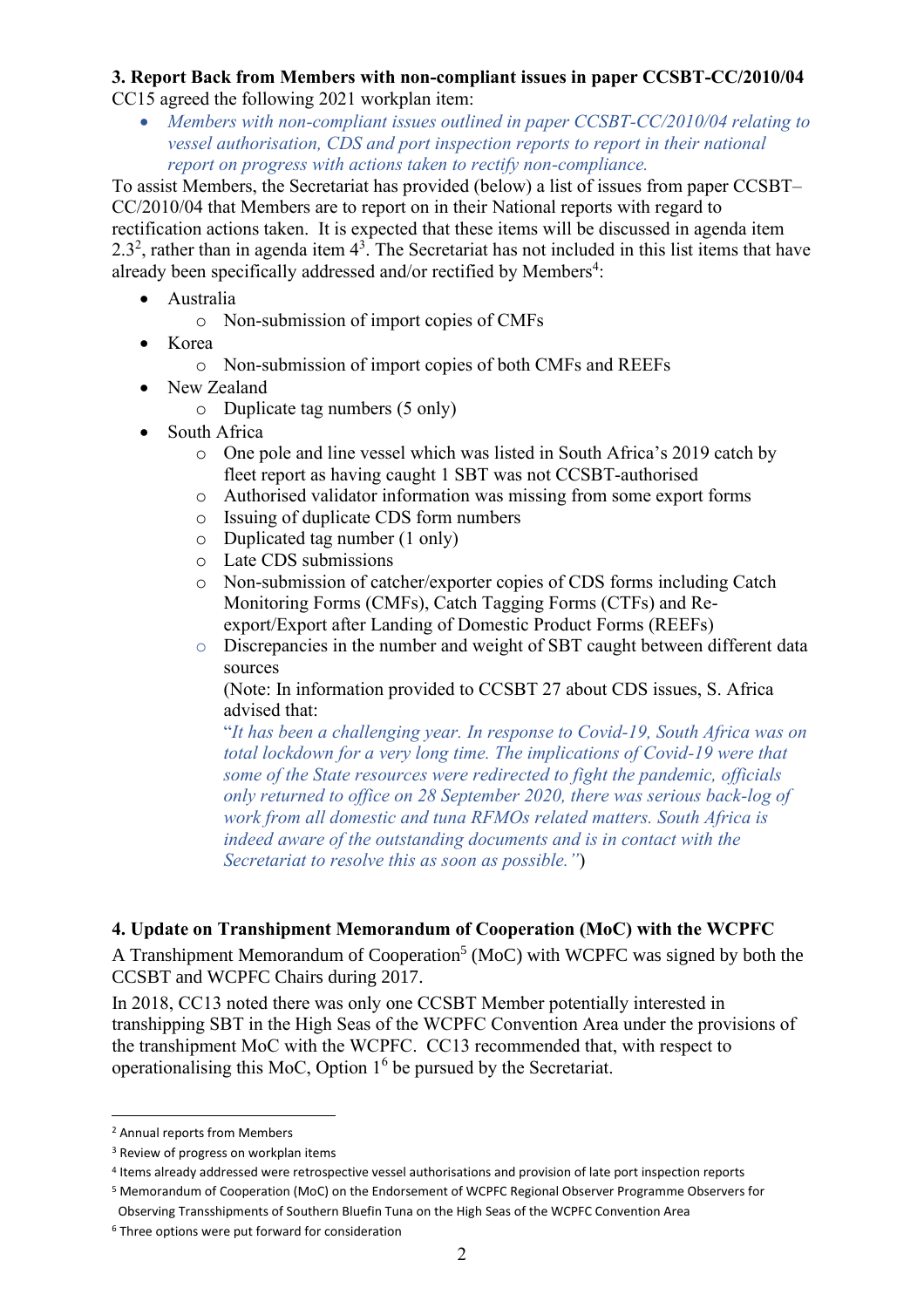#### Option 1 was described as:

"*That the Secretariat continue to work with the WCPFC, Forum Fisheries Agency (FFA) and South Pacific Community (SPC) to try to ensure that CCSBT's requirements are incorporated into the Pacific Island minimum transhipment observer standards that the FFA and SPC will commence developing in the near future."*

In addition, CC13 agreed that, "*Members could simultaneously pursue option 2 or 3 bilaterally*". To the Secretariat's knowledge, no CCSBT Member has to date pursued a bilateral agreement to operationalise this MoC.

In order to continue to try to progress 'Option 1', *i.e.* the incorporation of CCSBT's transhipment data requirements into the Pacific Island minimum transhipment observer standards, the Compliance Manager attended a virtual meeting of the Tuna Fishery Data Collection Committee  $(DCC)^7$  hosted by the Pacific Community (New Caledonia) between  $18 - 20$  November  $2020<sup>8</sup>$ . The DCC meeting noted the initial work done on draft Generic Minimum Data Standards for Longline transhipment monitoring and recommended that:

• *"The subregional agencies (SPC, FFA and PNAO) and other relevant stakeholders including WCPFC and CCSBT collaborate with member countries, to enhance the data collection for transhipment observers based on the draft Generic Minimum Data Standards for Longline transhipment monitoring".*

To conclude:

- No further DCC meetings have been held since November 2020, although the Pacific Community (SPC) advised it is hoping to convene another DCC meeting later in 2021, and
- No finalised minimum standards for longline transhipment monitoring have been agreed which meet the CCSBT's requirements, and the transhipment MoC with WCPFC therefore remains un-operationalised.

### **5. COMTRADE/CDS Data Discrepancies Originally Reported in Paper CC/1910/10 and Flagged for Follow-up before CC16**

There were two items originally in the 2020 Workplan that were subsequently tasked for follow-up by South Africa and Indonesia in the 2021 Workplan.

# *South Africa*

CC14 requested South Africa report back on the following statement (in paper CC/1910/10): *"South Africa's exports are also well under-represented on the COMTRADE database – COMTRADE records only 2.5t, 31.8t and 42.6t of total exports (fresh and frozen SBT combined) for 2016, 2017, and 2018 respectively."*

South Africa did not report back on this Workplan item to CC15 in 2020 and therefore it was carried over to the 2021 Workplan. The Secretariat sent a reminder to South Africa about this item on 10/08/2021. No information had been provided by South Africa for CC16's consideration at the time this paper was finalised.

### *Indonesia*

Indonesia was tasked with investigating and reporting back on this statement (CC/1910/10): *"Indonesia's SBT exports are well under-represented in all 3 years of the COMTRADE export statistics –COMTRADE records only 11t, 16t and 0.3t of total exports (fresh and frozen SBT combined) for 2016, 2017, and 2018 respectively."*

<sup>7</sup> Longline Electronic Monitoring Compliance Data and Transhipment Standards Workshop (DCC-NOV-2020)

<sup>&</sup>lt;sup>8</sup> The meeting report is availabl[e here](https://oceanfish.spc.int/en/meetingsworkshops/dcc/512-ll-em-compliance-data-and-transhipment-standards-workshop-2020)